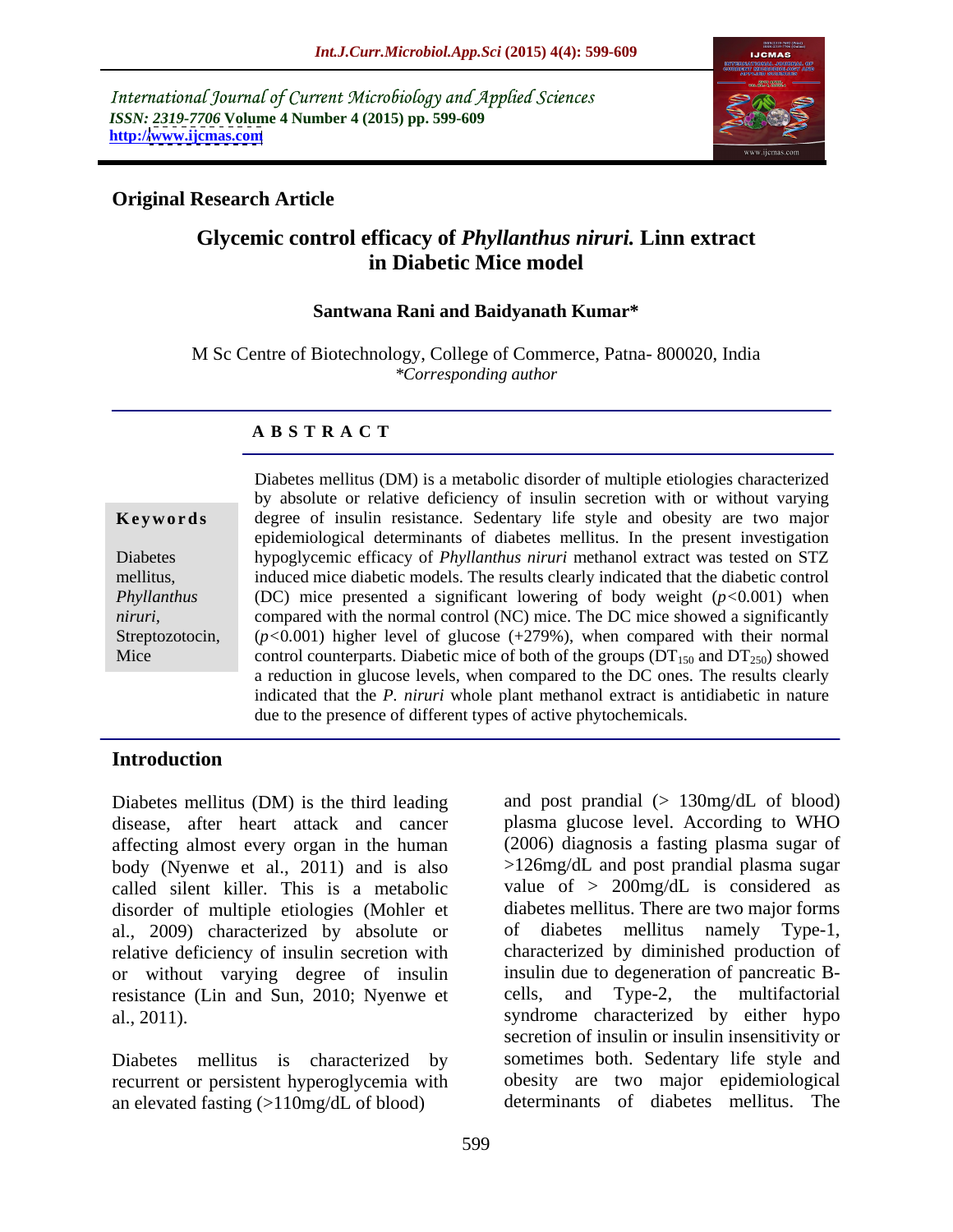current therapy of this disorder includes Bayraktar et al., 1996; Chiasson et al., exogenous insulin administration 2002), biguanides to target hepatic insulin identified (WHO, 2006). The greatest risk is impaired glucose tolerance, a precursor of prevention trials have included subjects with receptor gamma (PPAR $\gamma$ ) to target and placebo controls (Tuomilehto et al., patients with type 2 and type 1 diabetes, 2002). respectively (Sharma and Chandola, 2011).

The Clinical Practice Guidelines for the antidiabetic drugs had presented unwanted Prevention and Management of Diabetes recommends a target glycosylated retention, hypoglycemia at higher doses, hemoglobin ( $HbA_{1c}$ ) concentration of 7.0% liver problems, lactic acidosis, weight gain or less for all patients with diabetes and, for those in whom it can be safely achieved, a also evidence that hyperglycaemia per se has target  $HbA_{1c}$  concentration in the normal deleterious effects on beta cell function and range, usually  $\leq 6.0\%$  (WHO, 2006). insulin action (glucotoxicity). Thus, a Although nonpharmacologic therapy (e.g., concerted effort to search more effective diet, exercise and weight loss) remains a drugs for T2DM has become the need of the critical component in the treatment of time in terms of efficacy as well as safety diabetes, pharmacologic therapy is often due to the undesirable side effects of necessary to achieve optimal glycemic control. Orally administered absorption (Lebovitz, 1997; Inzucchi, 2002; therapy (Heinrich *et al.,* 2012). Herbal drugs

(particularly in case of Type-1 diabetes resistance (Bailey and Turner, 1996; mellitus), and oral hypoglycemic agents (for Kirpichnikov et al., 2002; Zhou et al., 2001; Type-2DM) which includes Metformin, Holmes et al., 1999; Salpeter et al., 2004), Pioglitazone, Sulphonylurea etc. which may insulin secretagogues to increase pancreatic have adverse effects in diabetic subjects. insulin secretion (Klepzig et al., 1999; Multiple risk factors for diabetes have been Lebovitz, 2001; Strom et al., 2003; Hatorpe, diabetes. Thus, a number of type 2 diabetes for the peroxisome proliferator-activated impaired glucose tolerance. These trials adipocyte and muscle insulin resistance compared intensive lifestyle modifications (Lister et al., 1999; Finegood et al., 2001; (e.g., diet, exercise and weight loss), OHAs Bell, 2003; Bakris et al., 2003; Herz et al., 2001; Knowler et al., 2002). Ayurvedic Lee et al., 2003), and intestinal lipase treatment known as *Apatarpana* (balanced inhibitor or orlistat to inhibit fat absorption diet with restricted calories) and *Santarpana* and promote weight loss in obese patients (highly nutritious, high-calorie diet intended (Guerciolini, 1997; Hollander et al., 1998; to increase weight) are recommended for Hanefeld and Sachse, 2002; Kelley et al., Bayraktar et al., 1996; Chiasson et al.,<br>2002), biguanides to target hepatic insulin 2002; McLeod, 2004), insulin sensitizers or thiazolidinediones which function as ligands receptor gamma (PPAR $\gamma$ ) to target 2003; Nesto et al., 2003; Kelly et al., 1999; 2002).

> Despite excellent potencies, these synthetic therapeutic profiles ,marked by fluid liver problems, lactic acidosis, weight gain and potential cardiac hypertrophy. There is drugs for T2DM has become the need of the synthetic drugs.

antihyperglycemic agents (OHAs) can be Over the past 25 years, 50% of prescription used either alone or in combination with drugs have been developed from natural other OHAs or insulin. Various classes of products and their derivatives. These OHAs are now available that target the medicines have emerged as unique, safe, different pathophysiologic factors effective, and relatively inexpensive contributing to diabetes:  $\alpha$ -glucosidase remedies producing minimal or no side inhibitors to delay intestinal carbohydrate effects with tall claims of efficacy as add on effective, and relatively inexpensive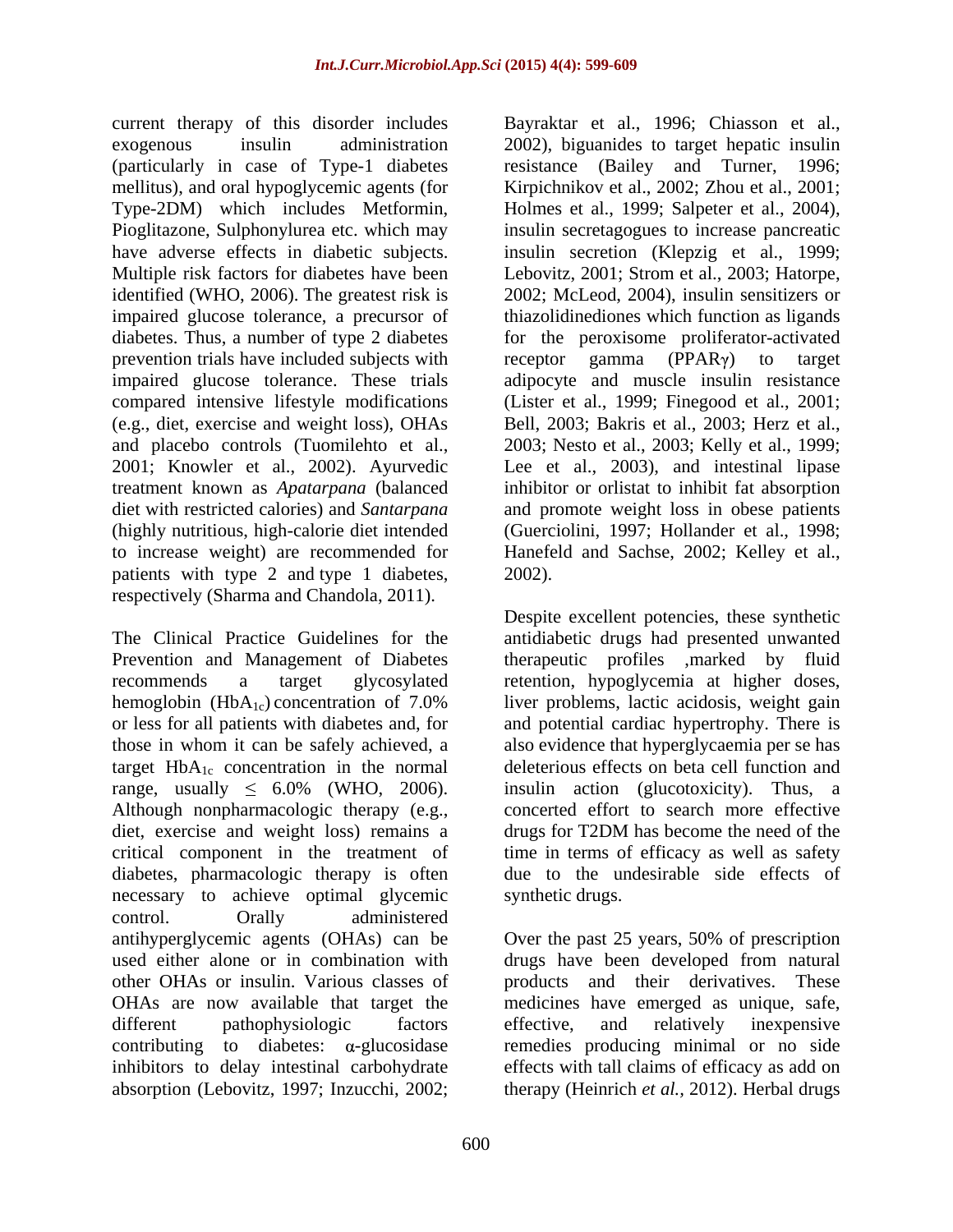like *Momordica charantia* (bitter gourd) of insulin and include plants like *Allium cepa* (onion) and *Pterocarpus marsupium* (Vijaysaar) (Grover and Vats 2001). The diabetic patients and includes plants like *Gingiber officinale* (ginger), *Cyamospsis* added and dried in vacuum tube dryer. The *tetragonalobus* (Gower plant) and *Grewia asiatica* (phalsa). They increase the viscosity of gastrointestinal contents, slow gastric *parvia*, *Panax ginseng* and *Phyllanthus* 

The hypoglycemic effects of *Phyllanthus niruri* extract on mice diabetic models has conditions (21±2 °C, 55±5% Relative not been evaluated so far and hence the present investigation was undertaken.

Methanol extract of *phyllanthus niruri*. Linn (Euphorbiaceae) was used for assaying hypoglycemic activities in Streptozotocin<br>induced mice diabetic models The plant 48.3%, crude protein 23.5%, crude fat5.9% induced mice diabetic models. The plant *Phyllanthus niruri* was collected from campus of Patna Science College, Patna and identified following relevant monographs of Indian Pharmacopoeia(2012). Freshly harvested plant materials (root, stem, leaves

with antidiabetic activity can be classified and flowers) were washed under running tap into four categories according to their mode water, blotted with filter paper and was dried of action The first group has in the shade at room temperature. The dried insulinomimetic effect and includes plant plant sample (2.6 kg) was then soaked with (Grover and Yadav 2004). Second group the methanolic extract preparation. The  $\alpha$ cts on the  $\beta$ -cells to increase the production sample was then homogenized with third one enhances glucose utilization in pressure in a rotary evaporator at  $40\text{ °C}$ . To absolute methanol under reflux condition for extraction buffer and the supernatant collected after three rounds of extraction. The solvent was evaporated under reduced  ${}^{0}C.$  To this thick paste colloidal silicon dioxide was added and dried in vacuum tube dryer. The obtained methanol extract was stored in deep freezer at <sup>-20°</sup> C until further test.  $20^0$  C until further test.

emptying and act as a barrier to diffusion Significant insights into the etiology of (Grover and Vats 2001). Fourth group act by diabetes in human have been gained from miscellaneous mechanisms and include the study of animal models. The albino plants like *Euphorbia prostrata*, *Fumaria*  mouse is an excellent model for study of *embelica*. They may alter the fiber content this study were in the albino genetic and thereby altering the rate and speed of background. Adult albino mice weighing absorption of glucose from the gut (Grover around  $17-20$  gram with  $6.5 \pm 0.5$  cm length and Vats 2001). The isolation and are selected for experiments. The mice were formulation of active constituents from these housed in shoe-box type cages under good plants along with their pharmacological and hygienic conditions in the departmental toxicological evaluation are the need of the animal house during experimental period. modern therapeutics. The mice were allowed to acclimatize for human diabetes. Therefore all mice used in 15 days in an environmentally controlled room under standard environmental conditions  $(21 \pm 2^{\circ}\text{C}, 55 \pm 5\% \text{ Relative})$ humidity, 12 hr Light: Dark cycle).

**Materials and Methods** wheat grains-1Kg, Choker wheat-250gm, The mice were fed on diet consisted of Gram grains-250gm, Maize grains-250gm, Soybean grains-250gm, Sundrop oil-50gm, Milk powder-2 table spoon and Jaggery- 50gm. This diet provided carbohydrate 48.3%, crude protein 23.5%,crude fat5.9% crude ash5.9% and crude fibre 3.9% (W/W).

> In each cage one pellet of feed per mice was given. The diet was palatable to the animal as evidenced by feeding success. It has been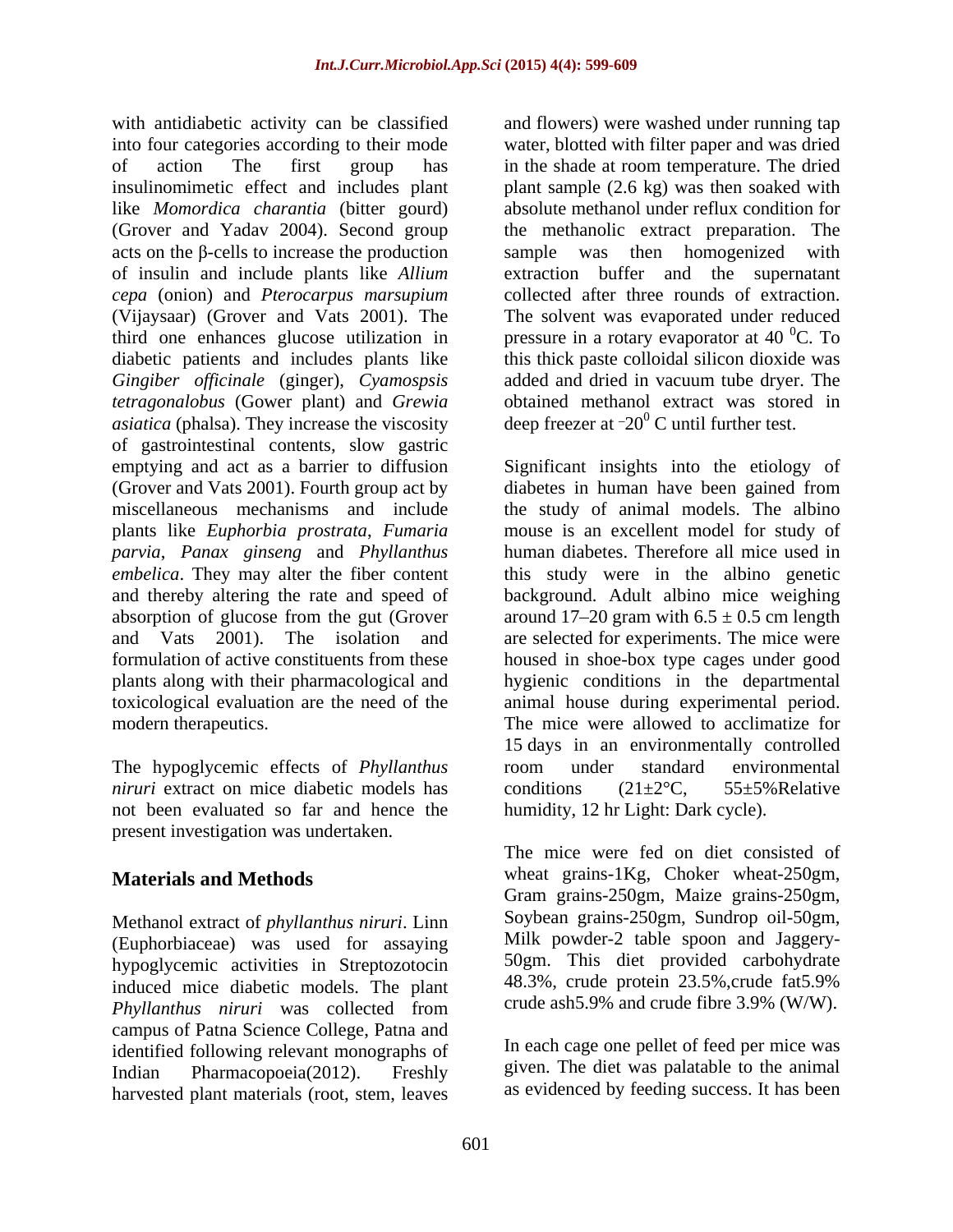observed that an adult mice normally intakes normal group; the other was fed with diets 4 to 5 gram of diet per day. The daily food consumption of the mice varied depending type-2 diabetes. All the mice had free access upon the physiological and health status of the mice as well as the environmental

based on multiple administration of low dose of freshly prepared streptozotocin experimental period. Treatment with (STZ). For induction of diabetes, initially multiple intra-peritoneal injection of freshly citrate (pH 4.5) at the dose of 35 mg/kg with fasting blood glucose level of considered to be diabetic and were used in the study. A parallel set of control mice (non-diabetic) were injected with citrate Data were statically analyzed by mean  $\pm$  S.E buffer only. The contract of the contract of the buffer only.

The mice were grouped into five categories The results related to body weight change viz., Normal control (NC), Diabetic Control and blood glucose level in mmol/l in mice (DC), Diabetic Treated  $(DT_{150})$ , Diabetic during present course of investigation have Treated<sub>250</sub>) and Diabetic Treated ( $DT_{RZG}$ ). NC received only citrate buffer solution. DC group was STZ induced which received **Result and Discussion** citrate buffer only.  $DT_{150}$  and  $DT_{250}$  received of body weight. All the mice were fed with

high in fat and fructose, in order to induce to food and water.

temperature. The consumption of food For the experiment, the mice were divided increased considerably when the mice were into five groups having six mice in each pregnant or at lactating stage and decreased group: DC group (diabetic control mice), considerably with the dose-duration and NC group (non-diabetic control mice) and increased temperature in summer. three DT group (diabetic mice treated with The animal model for the present study was rosiglitazone/ kg body weight). Body the normal mice were kept 24 hours without treatment, which was considered as the  $1<sup>st</sup>$ food and water. The weight of normal mice day of treatment. Blood samples were taken was determined. Diabetes was induced by after 8 hrs fasting from the retro-orbital prepared STZ solution in 0.05 M sodium substances or the buffer and 4 weeks after body weight followed by an hour of fasting. and allowed to clot for 30 minutes at room<br>The mice were then allowed to access the temperature. Blood samples were respective food and water *ad libitum*. Mice centrifuged at 3000 rpm for 20 minutes. 200 mg/dl (7.8 mmol/l) or higher were until biochemical estimations were carried two different doses of extract as well as weights were recorded weekly during the experimental period. Treatment with extracts was started after one week of STZ st sinus vein prior to the administration of test substances or the buffer and 4 weeks after the treatment under mild ether anesthesia and allowed to clot for 30 minutes at room temperature. Blood samples were Serum was separated and stored at -20°C out.

been presented in Table-1 and 2.

# **Result and Discussion**

150mg/Kg and 250mg/Kg body weight of The whole plant extract of *Phyllanthus*  methanol extract respectively. DT<sub>RGZ</sub> *niruri* has been reported to be effective in received rosiglitazone at a dose of 2mg/Kg alleviating diabetes mellitus through its common pellet diets for 2 weeks after activities (Okoli et al., 2010). In the present arrival, and then randomly divided into two investigation the effect of methanol extract groups. One group continued to receive of *Phyllanthus niruri* on body weight of common pellet diets and constituted the mice was studied. The results clearlyantioxidant and insulin- potentiating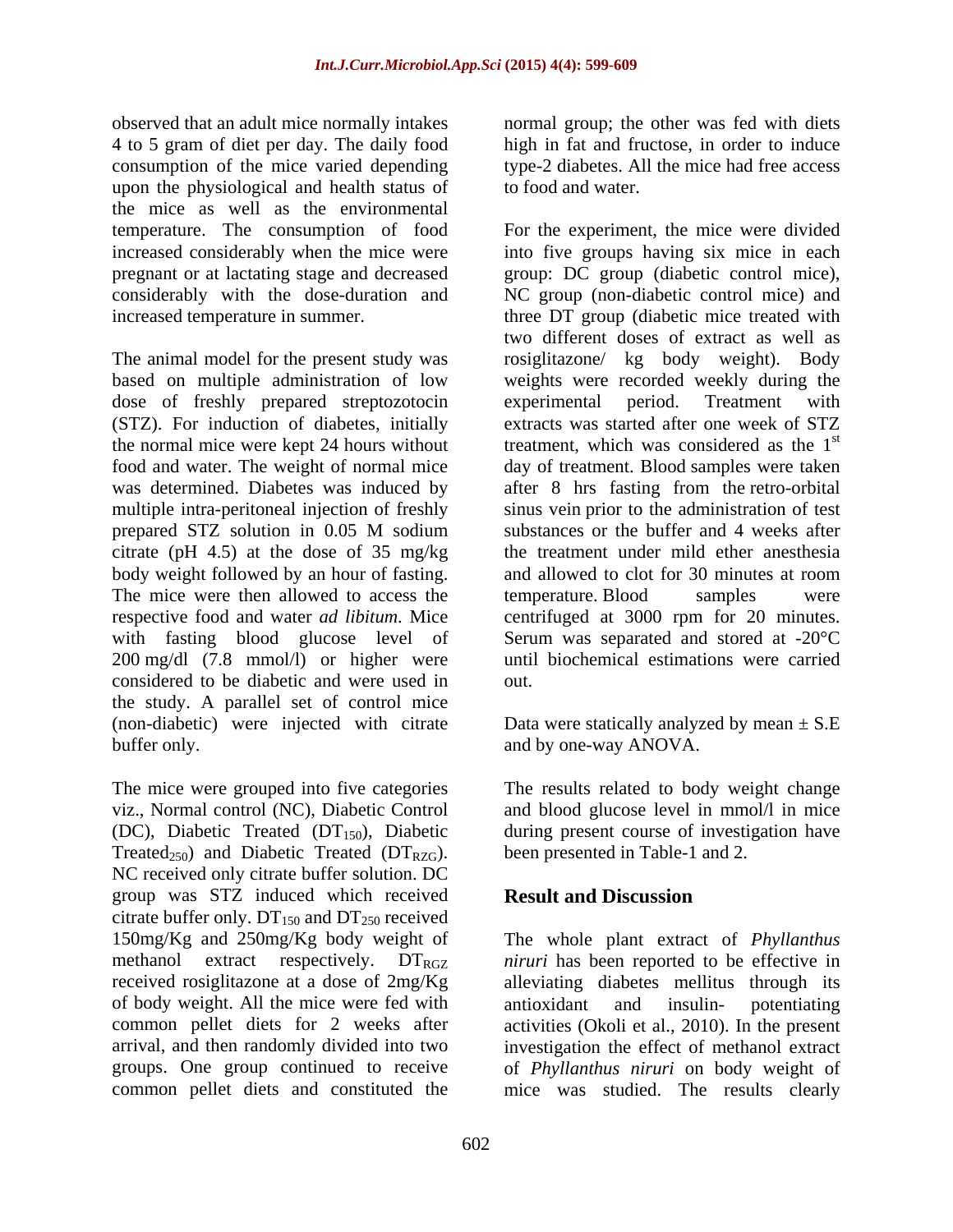indicated that the diabetic control (DC) mice 2006; Bouayed et al., 2007; Liu et al., 2007). presented a significant lowering of body It has been reported that the *Phyllanthus*  weight  $(p<0.001)$  when compared with the normal control (NC) mice (Table- 1& Fig. as phyllanthin and hypophyllanthin 1). A significant gain in body weight was observed in the treated groups of diabetic mice ( $DT<sub>150</sub>$  and  $DT<sub>250</sub>$ ) as compared to the showed an increase of 28% and 39% in body weight respectively after 15 days of

presented in Table -2 and Figure 2. As expected, the DC mice showed a alloxan diabetic rats. In short term showed a reduction in glucose levels, when compared to the DC ones; nevertheless, the compared, the glucose levels of the  $DT<sub>250</sub>$  versus the DC group mice during the 4-week in the first was also found  $(-45\%; p<0.001)$  hematological Nevertheless, this decline in the glucose levels was less evident in the  $DT_{150}$  mice

progression of many human diseases by counteracting reactive oxygen species (ROS) (Palasuwan et al., 2005; Cai et al.,

*niruri* plant is a key source of moieties such as phyllanthin and hypophyllanthin (Mellinger et al., 2005 and 2008).

DC ones. The  $DT_{150}$  and  $DT_{250}$  group to reduce significantly the blood sugar in treatment. Contrary to this,  $DT_{RGZ}$  group *niruri* 200mg/kg body weight reduced the mice showed an increase of 50% in body blood sugar by 34.5 percent and to 47.4 weight after 15 days of treatment (Table-1& percent at the concentration of 1000mg/kg Fig. 1). by weight at 1 hour. However at 6th hour, The changes in the blood glucose levels Continuous administration of the drug before and after receiving the treatment in produced significant reduction in normal normal and diabetic mice have been blood sugar in rats, which on 15th day was significantly (*p<*0*.*001) higher level of experiment, drug was found to reduce the glucose (+279%), when compared with their blood sugar at 4th hour by 6.07 percent at normal control counterparts. Diabetic mice dose level of 200mg/kg by weight and 18.7 of both of the groups  $(DT_{150}$  and  $DT_{250}$  percent at concentration of 1000mg/kg by reduction was particularly evident in the sugar in alloxan diabetic rats. On 15<sup>th</sup> day  $DT_{250}$  mice  $(-44\%; p<0.001)$ . When values were almost similar to normal in the versus the DC group mice during the 4-week extract did not produce any toxicity as seen treatment program, a significant lower value from liver and kidney function test and in respectively (Table-2& Fig. 2). indicate potential antidiabetic action of *P.*  An alcoholic extract of *P. niruri* was found normal mice and in STZ induced diabetes mice. In normal rats, administration of *P.*  values are almost similar to normal value. also found to reduce the blood sugar in alloxan diabetic rats. In short term weight. Continuous administration of drug produced significant reduction in blood <sup>th</sup> day group taking 1000 mg/kg by weight. Plant parameters. The results *niruri* (Raphael et al., 2000).

 $(-38%)$  than in the DT<sub>250</sub> mice. In contrast Diabetes has a significant impact on the to this,  $DT_{RGZ}$  group mice showed almost health, quality of life and life expectancy of 67% decline in glucose level after 4-weeks patients as well as healthcare expenditure. of treatment program (Table -2& Fig. 2). With increasing incidence and mortality Phytochemicals from natural products glycemic control in diabetes is paramount if possess potent antioxidant activity that are management can meaningfully improve the capable of prevention of the onset and/or quality of life and increase life expectancy from its complications, prompt and adequate (Nyenwe et al. 2011).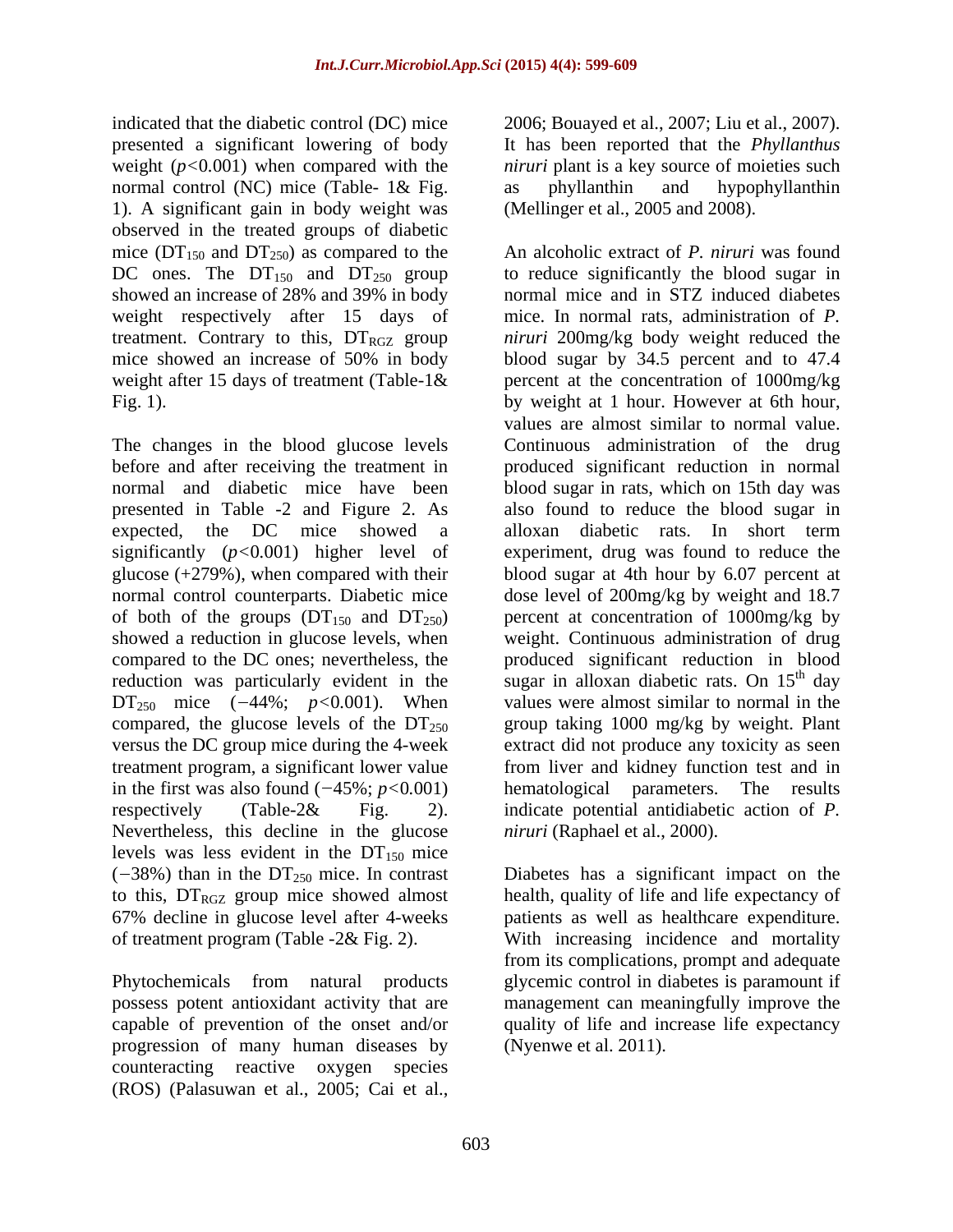Several studies to test new drugs with progressive deterioration in the glucose potential antidiabetic activity were used in animal models of streptozotocin (STZ) induced diabetes (Fröde and Madeiros, oxidative stress, which play an important 2008). Although none of the chemically-role in the pathogenesis of various induced diabetic models can reproduce the complexity of the human disease, they can natural or synthetic products. We used

Induction of diabetes with streptozotocin is activity of *Phyllanthus niruri* L. has weight, which is probably due to muscle scientifically and to investigate its in their body weight, indicating that the methanolic extract of *P. niruri* had

in controlling muscle wasting, i.e., by reversal of antagonism. The metabolic extract was administered at the two different dose of 150 and 250 mg/kg body weight for four weeks as shown by a reduction in treated with plant extract. This result is in Chung et al. (2003). They have found that and synergistic action of their multiple low dose of STZ sufficiently induce<br>phytochemicals on multiple targets stabilized acute diabetes in which there is a

tolerance and insulin secretion after the STZ injection. It ultimately causes increased complications.

be helpful to understand at least some At present, several drugs are available for aspects of the potential bioactivities of the management of hyperglycemia but they diabetic albino mice induced by STZ (35 Therefore, search for a suitable alternative is mg/kg body wt.), which was sufficient to continued. For the developing countries induce a stable state of diabetic condition in herbal plants may be the most attractive this animal species. target for their availability, low cost and associated with a characteristic loss of body attracted many researchers to prove it wasting. In our study there was a significant mechanisms of actions. Hence, in the weight loss in the vehicle treated diabetic present study, the two defined doses of mice, where as treatment with the *P. niruri* methanolic extract of whole plant of *P.*  extract at three doses showed improvement *niruri* have been investigated for their are expensive and possess side effects also. better safety margin. The hypoglycemic activity of *Phyllanthus niruri* L. has scientifically and to investigate its antidiabetic potential.

beneficial effect in preventing loss of body elevation of blood glucose. Control of weight of diabetic mice. The probable the risk of micro and macro-vascular mechanism of this benefit is due to its effect of the hypoglycemic potentials of *P. niruri* disturbances were corrected after the plant wt.) which is the index of effectual glycemic biochemical parameters in diabetic mice and speed of absorption of glucose from the accordance with Lenzen S. (2008) and  $\frac{1}{\text{extract}}$  may be attributed to higher affinity Chronic hyperglycaemia in diabetes is a risk factor constantly fuelled by postprandial postprandial hyperglycemia in diabetes is of great importance due to its close relation to complications and death (Nyenwe et al. 2011). In this study, experimental evaluation has shown that the higher dose of extract (250 mg/kg body wt.) suppress postprandial rise in blood glucose levels more effectively than lower dose of extract (150 mg/kg body control. It may be due to alteration in the fiber content as well as phytochemical interactions which thereby altering the rate gut. These favorable effects of *P. niruri* and synergistic action of their phytochemicals on multiple targets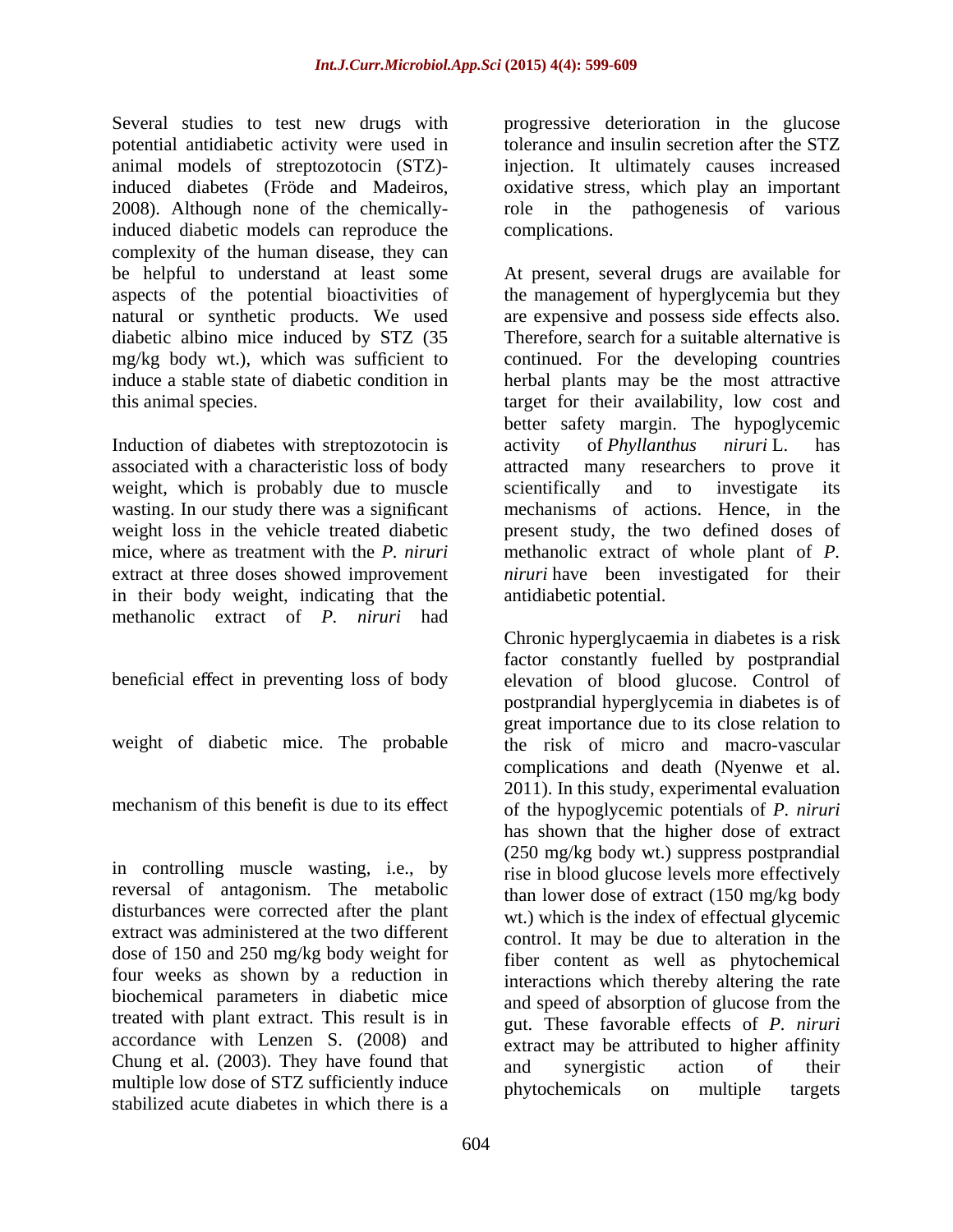including PPAR- $\gamma$  activation and DPP-IV diabetes (Shimizu *et al.*, 2003; Barnett, inhibition which may therefore regulate the 2006). hyperglycemia, lipogenesis and hypertriglyceridemia associated with

2006).

**Table.1** Showing body weight changes in mice during and after treatment of methanol extract of *P. niruri*

| Non Diabetic Normal Control (NC)                   | Day $\mathbf 0$   | Day7               | Day15             |
|----------------------------------------------------|-------------------|--------------------|-------------------|
|                                                    | $18.95 \pm 2.76$  | $20.80 \pm 2.39$   | $23.89 \pm 2.20$  |
| Diabetic Mice                                      |                   |                    |                   |
| Diabetic Control (DC)                              | $10.70 \pm 1.05$  | $09.45 \pm 0.95$   | $8.47 \pm 1.32$   |
| <i>P. niruri</i> extract (150mg/Kg) ( $DT_{150}$ ) | $10.71 \pm 2.03*$ | $12.11 \pm 1.67*$  | $13.72 \pm 1.53*$ |
| <i>P. niruri</i> extract $(250mg/Kg) (DT250)$      | $10.68 \pm 1.63*$ | $12.74 \pm 2.37*$  | $14.84 \pm 2.67*$ |
| Rosiglitazone (2mg/Kg) ( $DT_{RGZ}$ )              | $10.70 \pm 3.74*$ | $14.82 \pm 3.91^*$ | $16.04 \pm 1.84*$ |

**Table.2** Showing effects of different doses of *P.niruri* extract and rosiglitazone on blood glucose levels in mice

| <b>Mice Groups</b>                                                    | Blood glucose levels in (mmol/l) in four different weeks |                                      |                                      |                   |                                                     |  |
|-----------------------------------------------------------------------|----------------------------------------------------------|--------------------------------------|--------------------------------------|-------------------|-----------------------------------------------------|--|
|                                                                       |                                                          | <b>Pretreatment</b>   Post-treatment |                                      |                   |                                                     |  |
|                                                                       |                                                          |                                      |                                      |                   |                                                     |  |
| Normal control (NC)                                                   | $3.95 \pm 0.13**$                                        | $4.07 \pm 0.14**$                    | $4.06 \pm 0.25$ **                   | $4.05 \pm 0.16**$ | $3.99 \pm 0.19**$                                   |  |
| Diabetic control (DC)                                                 | $14.96 \pm 1.55^*$                                       | $14.91 \pm 1.48*$                    | $14.78 \pm 1.59*$                    | $14.96 \pm 1.49*$ | $14.94 \pm 1.48*$                                   |  |
| <i>P.niruri</i> extract $(150mg/Kg)$   14.97 $\pm$ 1.40<br>$DT_{150}$ |                                                          | $13.04 \pm 1.18*$                    | $10.64 \pm 2.09**$ 9.69 $\pm 1.28**$ |                   | $9.27 \pm 1.79$ **                                  |  |
| <i>P.niruri</i> extract $(250mg/Kg)$ 14.64 $\pm$ 1.59<br>$DT_{250}$   |                                                          |                                      | $11.86 \pm 1.38**$ 9.65 $\pm 1.28**$ |                   | $\vert 8.27 \pm 1.74** \vert 8.15 \pm 1.28** \vert$ |  |
| Rosiglitazone (2mg/Kg) $DT_{RGZ}$                                     | $15.03 \pm 1.49$                                         | $9.84 \pm 1.48**$                    | $5.57 \pm 1.28$ **                   | $4.97 \pm 1.35**$ | $4.94 \pm 0.97**$                                   |  |

\*p<0.05 as compared with normal control. \*\*p<0.001 as compared with diabetic control.

**Fig.1** showing change in body weight of mice after administration if P. niruri extract and RGZ X axis: Mice groups; Y axis body weight changes after administration of P. niruri extract and RGZ

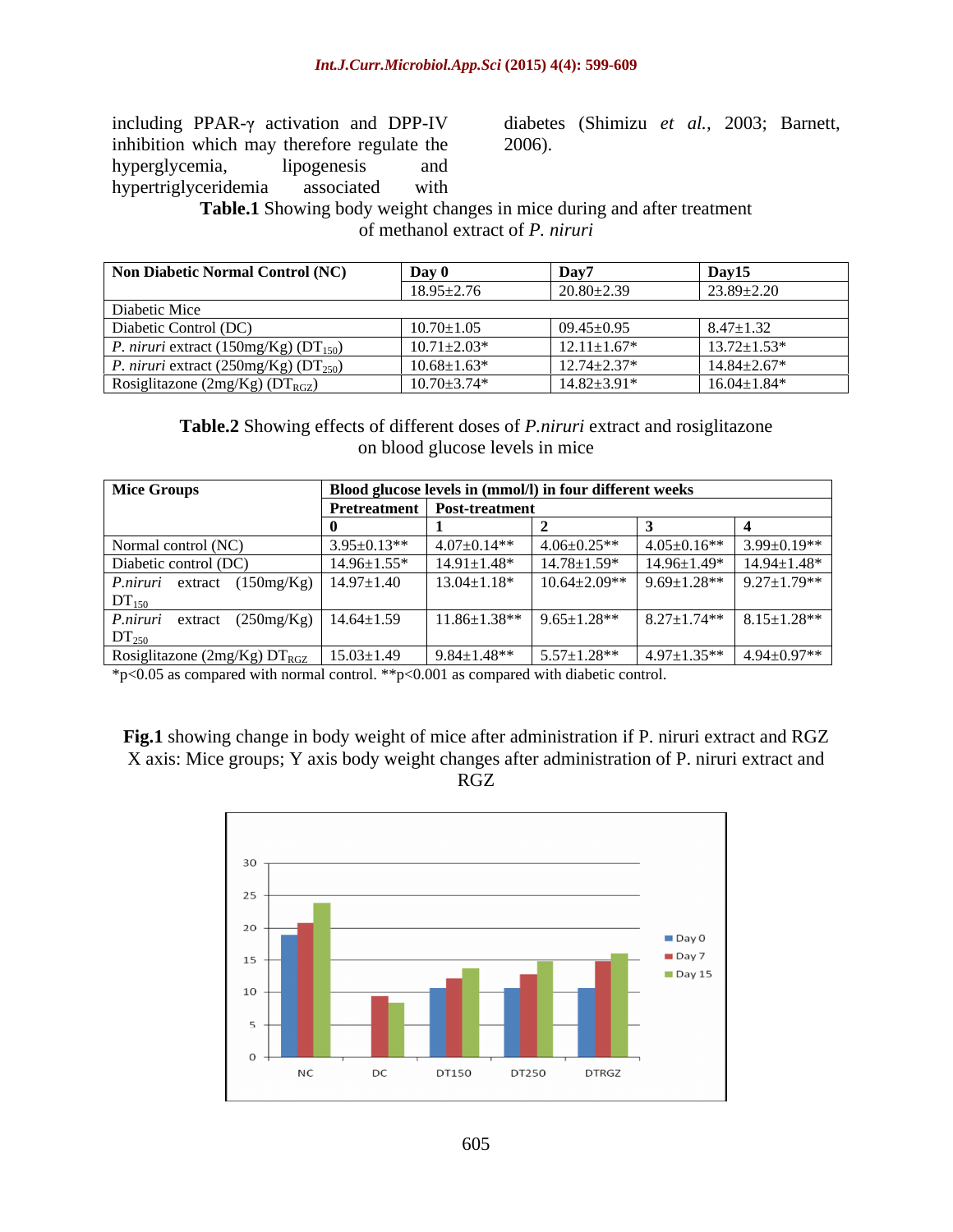



X axis: Mice groups, series 1to 5

Y axis: Blood glucose levels in mmol/l in four different weeks.

The anti-oxidant and antidiabetic activity of *P. niruri* is due to the presence of its active by energiy caemia and prolonged their been well documented that *P. niruri* contain

In the hypoglycemic activity studies of the bood glucose level is a key step in preventing and reversing diabetic methanol extract, daily oral administration of the extract for 28 days produced a gradual but sustained reduction in blood glucose Streptozotocin causes hyperglycaemia and<br>
subsequential progressively sustained reduction in glucose intolerance or syndromes similar to either type 1 or type 2 diabetes (Frode and Medeiros, 2008). Effective and sustained reduction in blood glucose levels of treated diabetic mice by the extract indicates that it may be useful in overt cases of diabetes. Treatment with the two doses of extract also

phytoconstituents (Jada et al., 2006). It has survival. In this study, some of the diabetic phyllanthin and hypophyllanthin as a major 10 post-induction of diabetes whereas the active constituent (Bagalkotkar et al., 2006). extract-treated group survived beyond the levels in diabetic treated mice. Indicational values of the contraction of the contraction of the contraction of the contraction of the contraction of the contraction of the contraction of the contraction of the contractio reduced mortality of diabetic mice from hyperglycaemia and prolonged their non-treated control animals all died on day period of the experiment. Effective control of blood glucose level is a key step in preventing and reversing diabetic complications, and improving the quality of life of diabetic patients (Bavarva and Narasimhacharya, 2008). Hence, chronic administration of the extract may cause a progressively sustained reduction in hyperglycaemia known to reduce the risk of complications associated with the disease.

> From the results it can be concluded that the *P. niruri* whole plant methanol extract is antidiabetic in nature due to the presence of different types of active phytochemicals,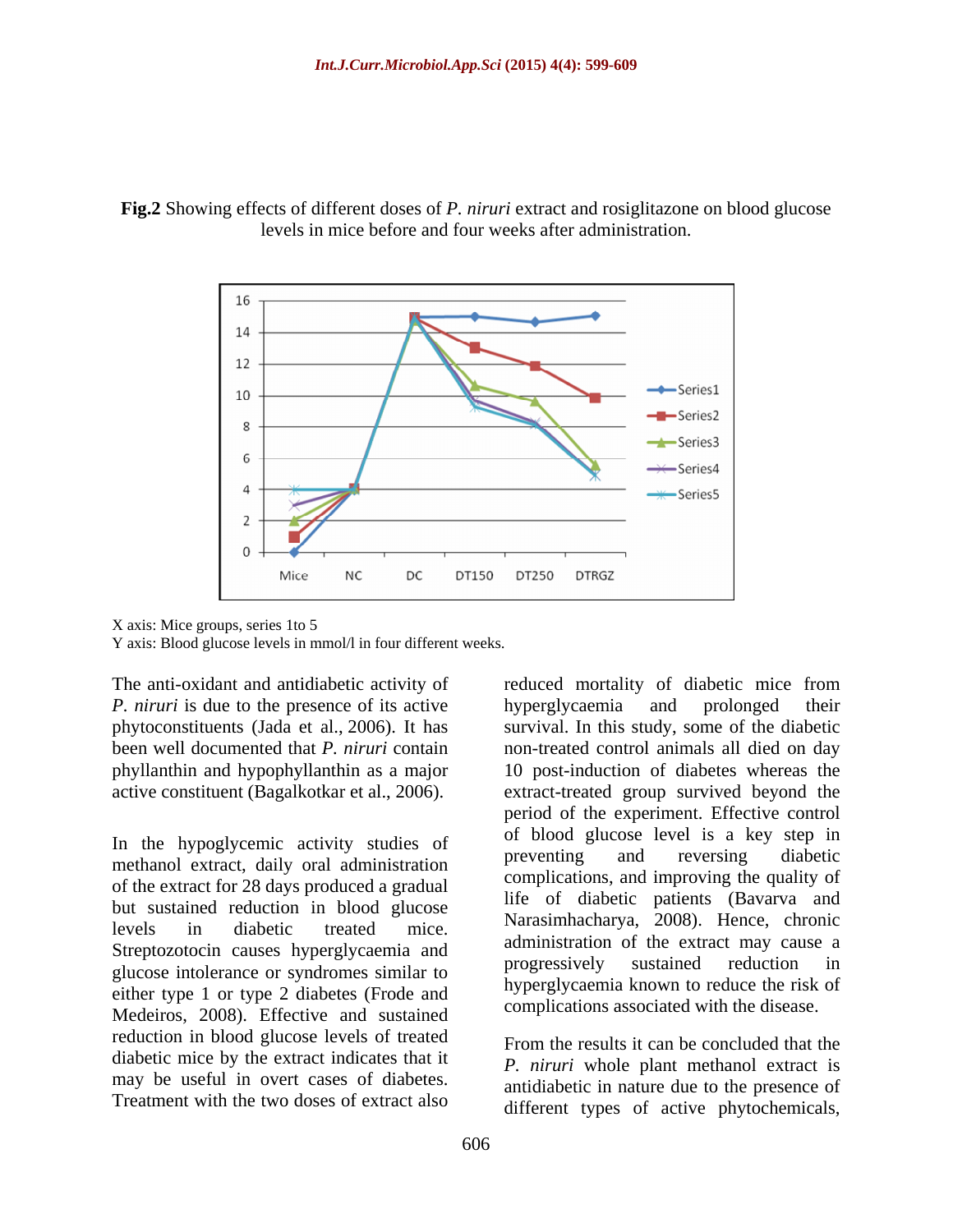which may have different mechanism of Bavarva JH, Narasimhacharya AVRL. action. The combination of these Antihyperglycemic and hypolipidemic phytochemicals, therefore, might be effects of *Costus speciosus* in alloxan beneficial as hypoglycemic agents. The *P. niruri* plant extract might be considered as a safe supplementary therapy for long- term and effective management of diabetic and  $\frac{F}{r}$ , Younos C, Soulimani R. Comparative<br>evaluation of the antioxidant patients.

## **Acknowledgement**

The first author is thankful to Dr.  $\frac{368}{9}$ Baidyanath Kumar, Visiting Professor, Department of Biotechnology, College of Commerce (MU), Patna for providing necessary suggestion for the preparation of this research article. 2888.

- Bayraktar M, Van Thiel DH, Adalar N. A
- Bailey CJ, Turner RC. Metformin. *N Engl J*
- Bakris G, Viberti G, Weston WM, Heise M, 173-183.
- 
- Barnett A. DPP-4 inhibitors and their potential diabetes. *Int J Clin Pract* 2006; 60(11):
- Bagalkotkar G, Sagineedu SR, Saad MS, pharmacological properties: a review. *J* 2001; 5: 28-32.
- Barnett A. DPP-4 inhibitors and their potential
- Bavarva JH, Narasimhacharya AVRL. induced diabetic rats. *Phytother Res* 2008; 22: 620-626.
- Bouayed J, Piri K, Rammal H, Dicko A, Desor F, Younos C, Soulimani R. Comparative evaluation of the antioxidant potential of some Iranian medicinal plants. *Food Chem* 2007;104 (1): 364- 368
- Cai, YZ, Mei S, Jie X, Luo Q, Corke H. Structure-radical scavenging activity relationships of phenolic compounds from traditional Chinese medicinal plants*. Life Sci* 2006; 78(25): 2872- 2888.
- **References** from Phyllanthus urinaria. *Phytochem* Chang CC, Lien YC, Liu KC, Lee SS. Lignans from Phyllanthus urinaria. *Phytochem* 2003; 63: 825–833.
	- comparison of acarbose versus test drugs with potential antidiabetic metformin as an adjuvant therapy in activity. *J. Ethnopharmacol* 2008; 115: sulfonylurea-treated NIDDM patients. 173-183. Fröde TS, Medeiros YS. Animal models to 173-183.
	- *Diabetes Care* 1996; 19:252-4. Fröde TS, Medeiros YS. Animal models to *Med* 1996;334:574-9. activity. *J. Ethnopharmacol* 2008; 115: test drugs with potential antidiabetic 173-183.
- Porter LE, Freed MI. Rosiglitazone Finegood DT, McArthur MD, Kojwang D, reduces urinary albumin excretion in Thomas MJ, Topp BG, Leonard T, et al. type II diabetes*. J Hum* Beta-cell mass dynamics in Zucker *Hypertens* 2003; 17(1):7-12. diabetic fatty rats: rosiglitazone prevents Bell DSH. Beta-cell rejuvenation with the rise in net cell death*. Diabetes* 2001; thiazolidinediones. Am  $J$  *Med*  $50(5)$ : 1021-9. 50(5): 1021-9.
	- 2003; 115: 20S-3S. Grover JK, Yadav SP. "Pharmacological role in the management of type 2 charantia: A review". J actions and potential uses of Momordica charantia: A review". *J Ethnopharmacol* 2004; 93(1): 123-132.
	- 1454 70. Grover JK, Vats V. Shifting paradigm: From Stanslas J. Phytochemicals from Phyllanthus niruri Linn. and their medicines*. Asia Pacific Biotech News* conventional to alternative medicines an introduction on traditional Indian 2001; 5: 28-32.
	- *Pharm Pharmacol*. 2006;58:1559e1570. Guerciolini R. Mode of action of orlistat. *Int J Obes* 1997;21(suppl 3): S12-S23.
	- role in the management of type 2 Holmes BF, Kurth-Kraczek EJ, Winder WW. diabetes. *Int J Clin Pract* 2006; 60(11): Chronic activation of 5'-AMP-activated 1454 70 protein kinase increases GLUT-4,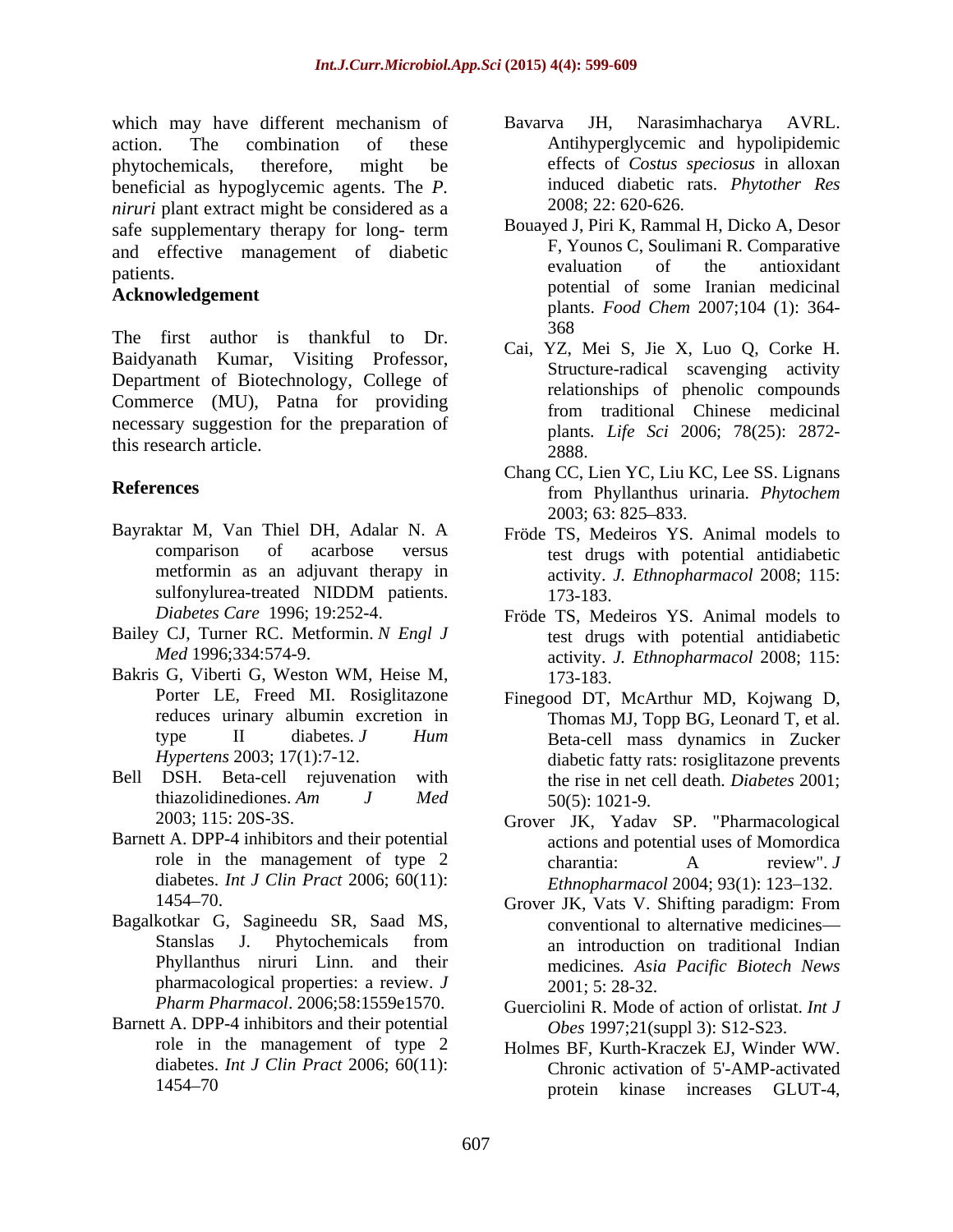- pharmacodynamics of repaglinide. *Clin*
- Herz M, Johns D, Reviriego J, Grossman LD, Godin C, Duran S, et al. A randomized,
- Hollander PA, Elbein SC, Hirsch IB, Kelley D, McGill J, Taylor T, et al. Role of orlistat in the treatment of obese patients *Med* 2002; 137:25-33.
- Hanefeld M, Sachse G. The effects of orlistat in overweight patients with type 2
- and Phytotherapy. Churchill Livingston,
- Inzucchi SE. Oral antihyperglycemic therapy for type 2 diabetes. *JAMA* 2002;
- Jada SR, Hamzah AS, Lajis NH, Saad MS, Stevens MF, Stanslas J. Semisynthesis
- Kelly IE, Hans TS, Walsh K, Lean ME. The receptors. Endocrinology Effects of a thiazolidinediones 2003; 144: 2201-2207.
- Kelley DE, Bray GA, Pi-Sunyer FX, Klein S, orlistat therapy in overweight and obese 1):A150.
- hexokinase, and glycogen in muscle. *J*  Knowler WC, Barrett-Connor E, Fowler SE, *Appl Physiol* 1999; 87:1990-5. Hamman RF, Lachin JM, Walker EA, et Hatorpe V. Clinical pharmacokinetics and *Pharmacokinet* 2002;41:471-83. incidence of type 2 diabetes with al; Diabetes Prevention Program Research Grou9. Reduction in the lifestyle intervention or metformin. *N Engl J Med* 2002; 346(6):393-403.
	- double-blind, placebo-controlled, Klepzig H, Kober G, Matter C, Luus H, clinical trial of the effects of Schneider H, Boedeker KH, et al. pioglitazone on glycemic control and dyslipidemia in oral antihyperglycemic medication-naive patients with type 2 placebo-controlled evaluation of diabetes mellitus. *Clin* glimepiride and glibenclamide. *Eur Ther* 2003; 25(4): 1074-95. *Heart J* 1999; 20(6): 403-5. Sulfonylureas and ischaemic preconditioning: a double-blind, placebo-controlled evaluation of glimepiride and glibenclamide. *Eur* 
		- Kirpichnikov D, McFarlane SI, Sowers JR. Metformin: an update. *Ann Intern Med* 2002; 137:25-33.
	- with type 2 daibetes. *Diabetes*  Lenzen S. The mechanisms of alloxan- and *Care* 1998; 21(8):1288-94. **Example 3 Example 3 Example 3 Example 3 Example 3 Example 3 Example 3 Example 3 Example 3 Example 4 Example 4 EXAMPLE 4 EXAMPLE 4 EXAMPLE 4 EXAMPLE 4 EXAMPLE 4 E** streptozotocin- induced diabetes. *Diabetologia* 2008; 51 (2) : 216-26.
	- on body weight and glycaemic control Lin Y, Sun Z. Current views on type 2 diabetes. *J Endocrinol* 2010; 204: 1-11.
- diabetes. *Diabetes Obes* Liu X, Dong M, Chen X, Jiang M, Lv X, Yan *Metab* 2002; 4: 415-23. G. Antioxidant activity and phenolics of Heinrich M, Barnes J, Gibbons S, Williamson an endophytic Xylaria sp. from Ginkgo EM. Fundamentals of Pharmacognocy *biloba. Food Chem* 2007; 105(2): 548 an endophytic *Xylaria* sp. from *Ginkgo*  554.
	- *Elsevier Science Ltd*, U.K 2012. Lebovitz HE. Alpha-glucosidase inhibitors*. Endocrinol Metab Clin North Am* 1997; 26: 539-51.
	- 287:360-72. Lebovitz HE. Oral therapies for diabetic hyperglycemia. *Endocrinol Metab Clin North Am* 2001;30;909-33.
	- and cytotoxic activities of Lee CH, Olson P, Evans RM. Minireview: andrographolide analogues*. J Enzyme* lipid metabolism, metabolic diseases, *Inhib Med Chem 2006*; 21:145–155. and peroxisome proliferators-activated receptors. *Endocrinology* 2003; 144: 2201-2207.
	- compound on body fat and fat Lister CA, Moore GBT, Piercy V, et al. distribution of patients with type 2 Rosiglitazone, but not metformin or diabets. *Diabetes Care* 1999; 22:288-93. Hill J, Miles J, et al. Clinical efficacy of content. Diabetologia 1999; 42(suppl glibenclamide, improves glycaemic control and increases islet insulin content. *Diabetologia* 1999; 1):A150.
	- patients with insulin-treated type 2 Mohler ML, He Y, Wu Z, Dong JH, Miller diabetes: a 1-year randomized controlled DD. Recent and emerging anti-diabetes trial*. Diabetes Care* 2002; 25 (6): 1033- targets*. Med Res Rev* 2009; 29: 125-195.
	- 41. Mellinger CG, Cipriani TR, Noleto GR, Carbonero ER, Oliveira MB, Gorin PA,